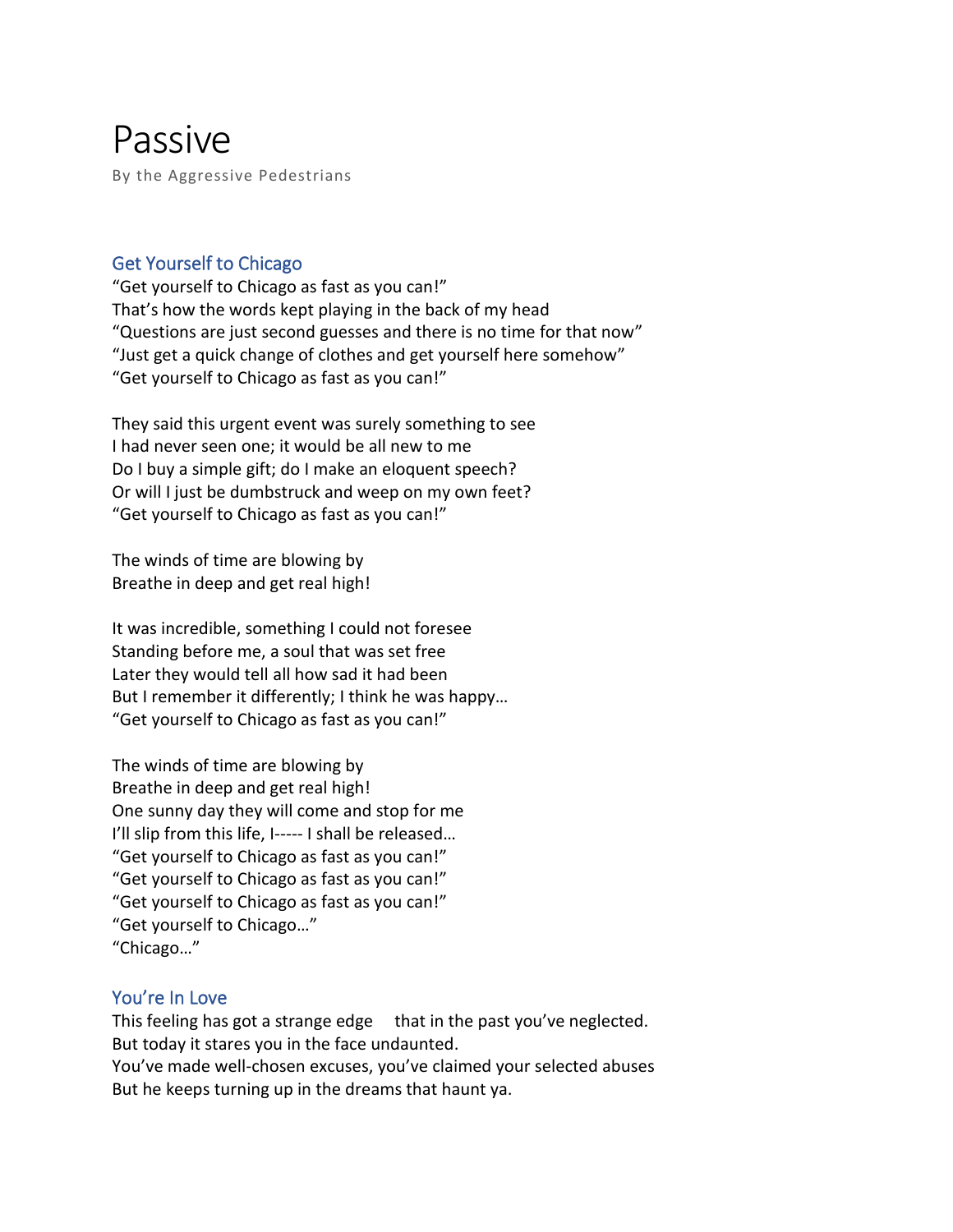Saying things like how much he wants ya.

You dropped your defenses when he leveled your pristine fences And moved right in proclaiming his stated intentions. So, you are sitting there and wondering, in an anxious, nervous pondering. Who is this man and why is he here? Your life is one you never intended to share…

You're In Love, You're in Love! Believe it or not, You're in Love!

You know when he touches you it goes right straight on through you Like a Roman sword that piercing your protected heart. Oh, and he's got that wicked little smile that abandons your make-believe trial Where you sentence him for not being enough like you. For not being the person that you want him to. You're In Love, You're in Love! Believe it or not, You're in Love! You're In Love, You're in Love! Admit it now, You're in Love!

I remember when you used to be alone. We'd talk for hours on the telephone You would sound so sincere, raising your voice loud and clear Declaring my love was a gift, from a prayer… Well, my friend, look in the mirror

You're In Love, You're in Love! Believe it or not, You're in Love! You're In Love, You're in Love! You need to realize, You're in Love!

Deep inside you know it's true. You need him right next to you. Like an old sock needs an old shoe. A real change in focus might make you finally notice That he's always there for you when you need him You're the one that he believes in!

You're In Love, You're in Love! Admit it now, You're in Love! You're In Love, You're in Love! You need to realize, You're in Love! You're In Love, You're in Love! I've seen it before, You're in Love!

#### New Beginnings

Don't trust a word he says, he woke up with a plan to ruin your perfect day, and take away your smile He's got it in for you, it's very plain to see My only question is, does he have plans for me?

New beginnings, forget the broken past New beginnings, hard feelings never last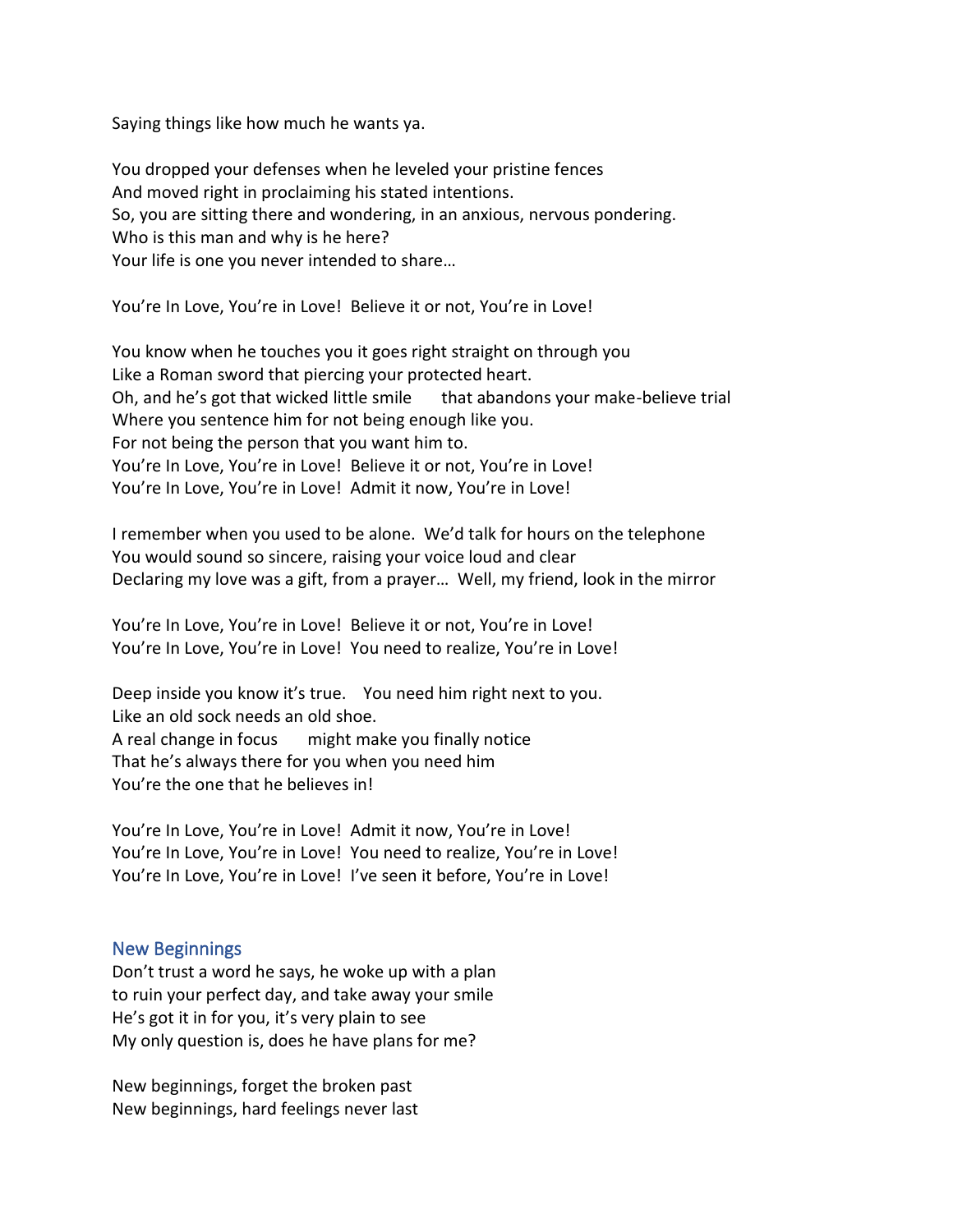New beginnings, stand up and greet them New beginnings, Lord knows we need them now

Your mother and your dad are also after you They'll take your happiness; it's just what they do Don't start an argument, you must maintain your pride Don't even turn your back, or try to run and hide

This pointless worrying, is gnawing at your bones And in the light of day, it's clear the logic's flawed The fears you're clinging to are old and have betrayed It's time to get a grip and wipe the dust away

#### **Guts**

Look at this world we live in. Look at how it changes me. See me in a spinning vacuum. Look at me falling free. I know who I am But who am I supposed to be?

Now, it's a different world, a different reality A boy wants to be a girl, a girl wants to be like me They don't know who they are or Who they're supposed to be?

Let me tell ya a little story…

I was raised a religious boy, who knew right from wrong. Worked the corner of a liquor store where I could sing my songs. Oh Lord, I was only sixteen, didn't have no money or a car. Staring down the barrel of a shotgun, running from the bad guys, Hiding from the Law.

Night Avenger take your best bloody shot at me. I'm better for beating you and knowing more of me. And in the light secrets can unfold. There is no substitute for having guts and being bold.

Out of College with a day job, two cats and a lovely wife. Working overtime to pay the rent and drink a beer on Saturday night. Oh Lord, I thought I knew it all. Staying up late, howl at the moon. But that big O' sun up in the sky kept rolling by and watched me grow old.

Take the last street on the right, enter a dead-end alley. Don't look up at the stars, ignore the pain in your (pause) belly.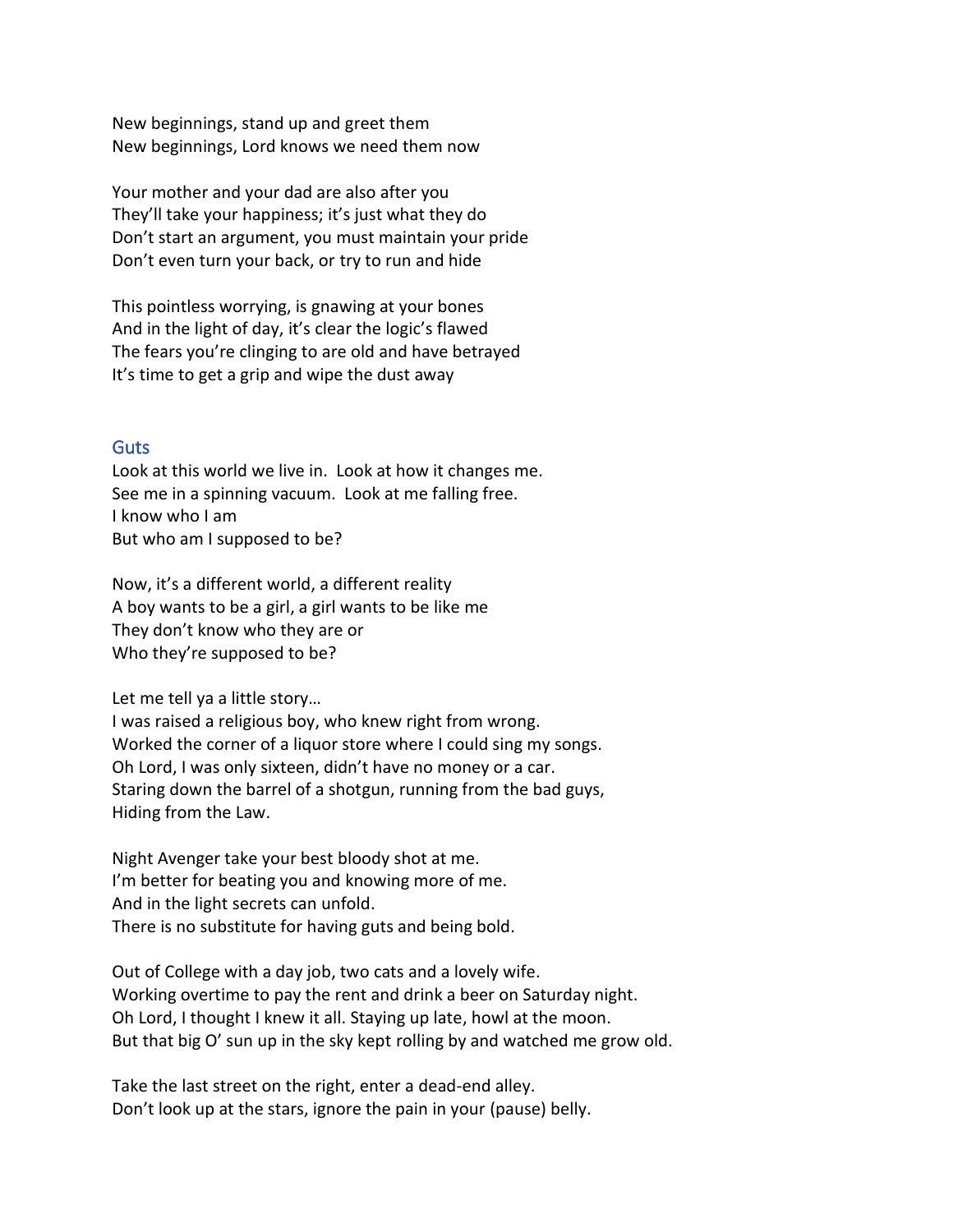Better have some hope in your heart, better know your way back home. Scan the perimeter, baby. Remember to use your cell phone. Guitar!!! If the funk don't feel right, get the junk and get outta site. Twist your wrist, don't tell the truth, slap your face and bust a tooth. The dangle of the tango can leave you dead or mangled. Don't expect Mr. Someone to just come on in and save you.

#### Peppermint Mine

I work the third shift at the Peppermint Mine. It seems like I'm here all of the time. It's a life I've come to know, work my fingers to the bone Red and White all of the time Keep your eyes open and follow the lines They don't tell you when to be merry, it's quite contrary to a normal state of mind.

But once upon a time I worked the toy assembly line My future was bright Like Christmas lights And Santa on the phone (Santa: Ho, Ho, Ho) No more of that now.

You may ask when and how And elf like myself could falter now? You see I have a weakness of playing cards and cheating I've taken some dough from that North Pole.

Well last year I was down and out Couldn't score a two-pair to cover the route When ol' Santa sashes in, I thought my sled had finally come in.

A simple game of chance Raise the stakes and watch them dance 4 Aces up my sleeve But delivered too early They lay there on the floor next to my shame. I'm working the third shift at the Peppermint Mine. It seems like I'm here all of the time.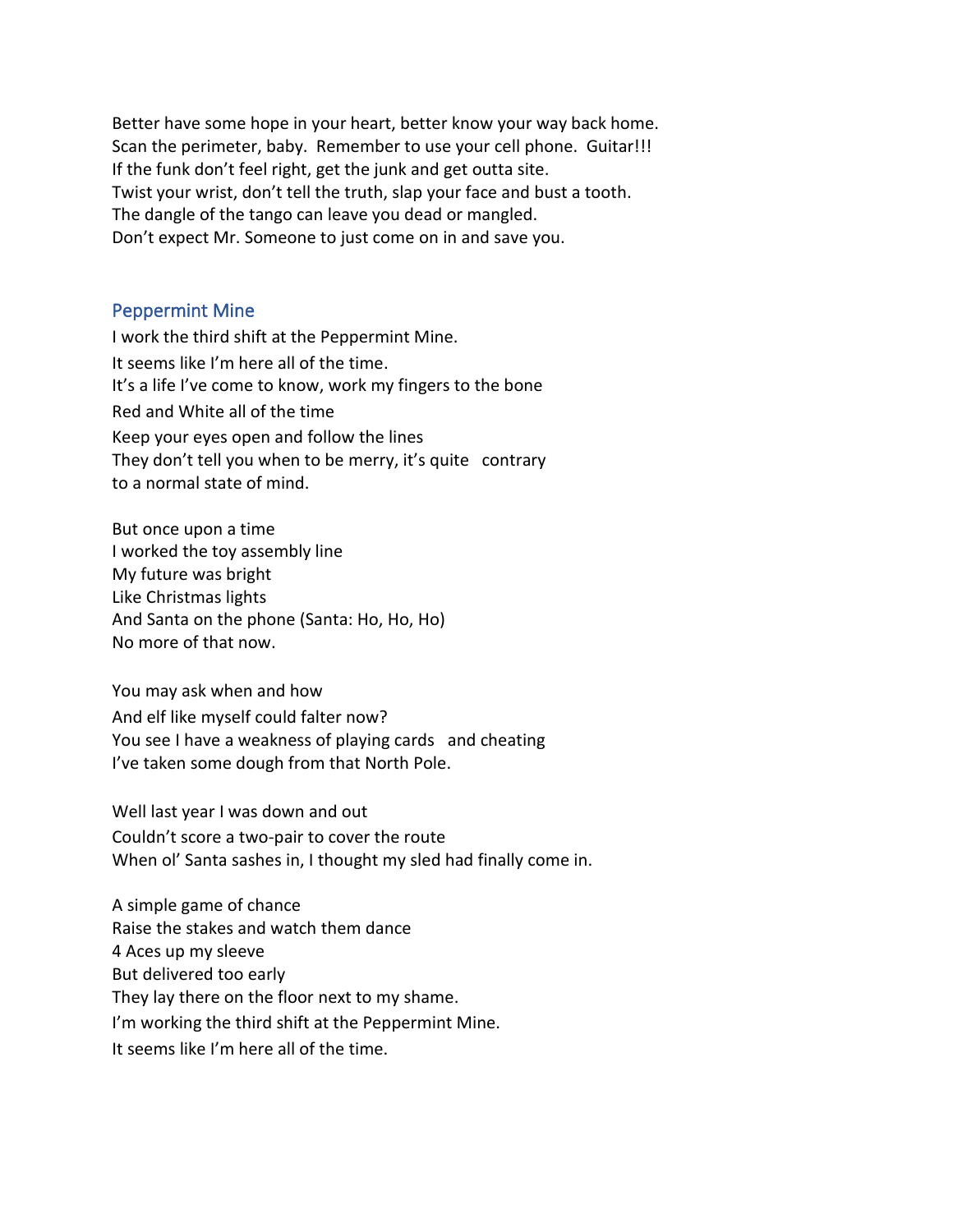#### Fly Away

Fly away, fly me home, fly me up, fly me home today. Home is where the heart can lay its weary head. Closing space, getting on, taking off, getting in tonight. Save a place for me, right next to where you are

Two are one, and one and one makes three, three or four, maybe more, we'll have a family Come on and hold my hands, stare right into my eyes It's a perfect time to start a perfect life Land command, are you there, can you hear, do you understand? How did you make the time stand right up on its head? Hey there Mr. Wind, whose side are you on anyway? Pick up, blow out, come give us a little lift

I am free, free from chains free from rules free from gravity. But my heart is locked up tight and you're the only one with a key Fly away, fly me home, fly me up, fly me home today. Home is where the heart can lay its weary head.

Fly away, fly me home, fly me up, fly me home today. Home is where the heart can lay its weary head.

#### It's Easy with You

Loving You, it's all I want to do Loving You, It's easy with you

Loving You, it's all I want to do Loving You, It's easy with you It's easy with you

It's easy to be with you, to see you through another day It's easy to hold on to this moment with you and stay…

(Loving You), It's all I want to do Loving You, It's easy with you. It's easy with you. It's easy with you

#### Mostly, I am Loved

Mostly, I am Loved. So, most of time Is lost on my wristwatch. Most of what I have said, boasting from what I've read Or seen on the television…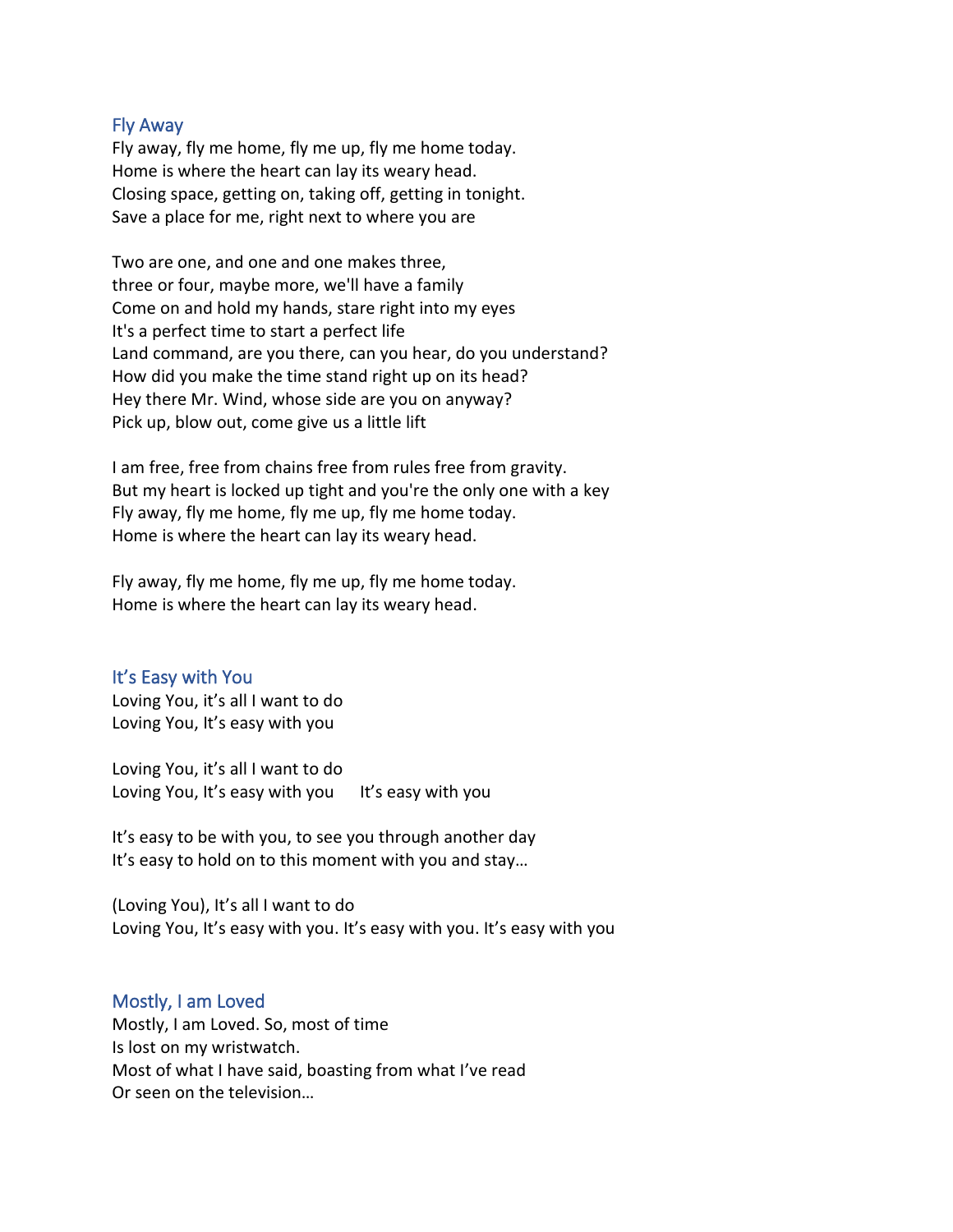It's just another way of having something else to say. Sometimes I can say somehow "come what may" Or "so long" on somedays. Mostly, I'm dressed for weather, whether or not I am Dressed for the night or the day.

It's just another way of having something else to say. It's just another chance for a pleasant circumstance.

If I were to meet you, I would invite you in for tea and pleasant conversation. If I got to know you, we could share social glances like friends often do. Mostly, I am Loved.

Most times, I can see a broken heart hiding Behind the curtain of one's life Often, I will sing to good times, what they bring and help you get to the hug. It's just another way of having something else to say. It's just another chance for a pleasant circumstance.

If I were to love you, I would give you my heart like lovers often do - Ahhh If I were to lose you, I would remember your smile in everything I say. Mostly, I am Loved.

#### Blink

Tuesday, I ran from the rain. Don't know why I was running, don't know what I was running from Sheltered my kids from the rain, don't know what I was afraid of, don't know what they were sheltered from.

Maybe I didn't want them melting maybe they would have been frightened Maybe you would have looked down on me Maybe we should have stopped to see what would have happened.

Wednesday, we played in the rain Don't know why we stayed out we just watched them run around Our kids had a blast in the rain grasp onto the moment you blink and you know it is all gone

Just a blink the rain has stopped pouring Just a blink the kids are done playing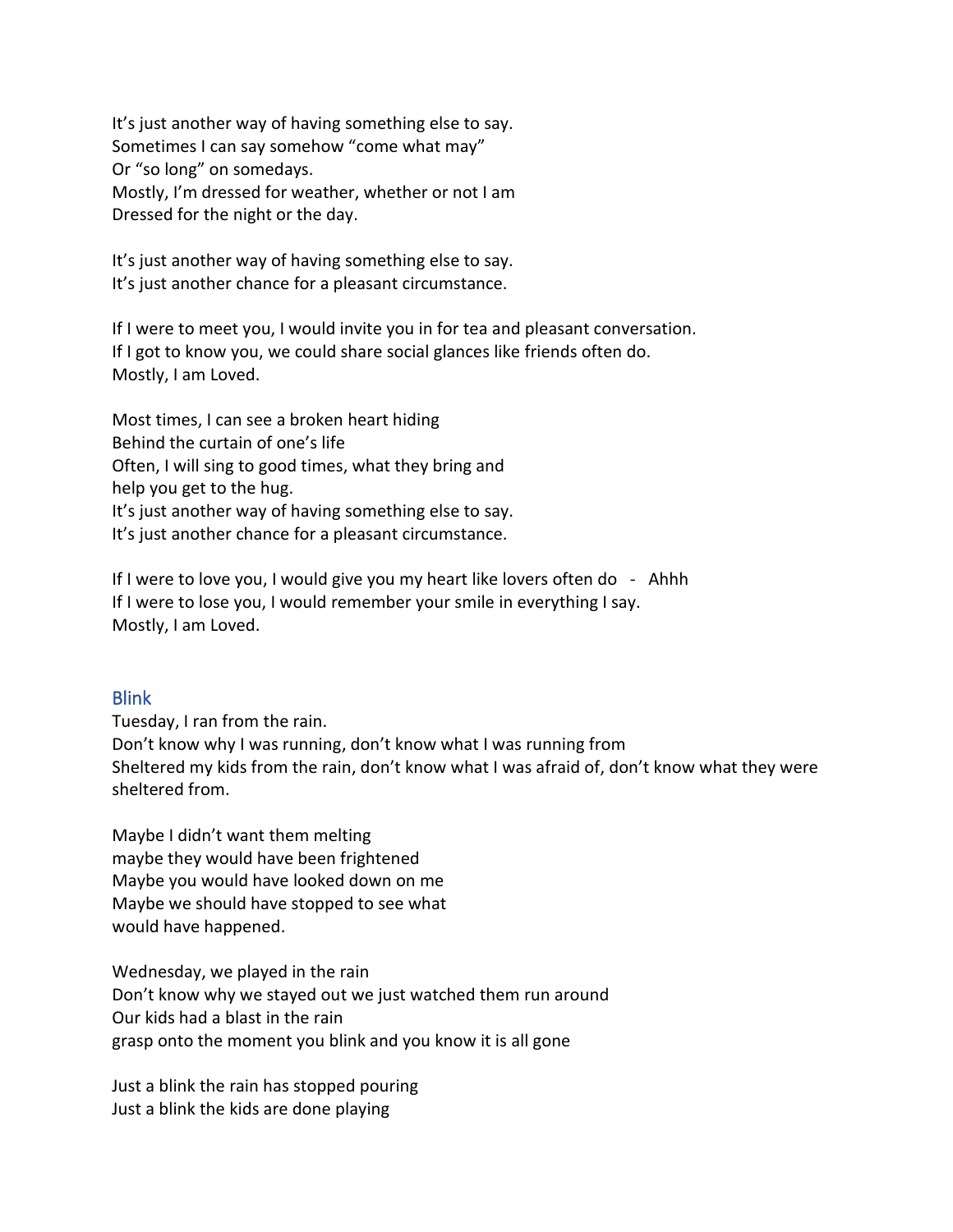Just a blink the summer has turned to fall Just a blink the seasons would have passed us right by.

You blink and the world's gone by You blink and your kids are this high Savor what's around while it's here Before you blink and learn it's all disappeared

June we were all too busy Don't know what we did then don't know what the kids were doing Summer came and it went Don't know where it went to, I think that the kids were happy

Maybe I didn't see them playing Maybe they found a friend to play with Maybe you didn't see me out there Maybe we should have offered to have been their friend.

We've stopped to watch it all happen played their games with them absorbed every little thing they do we asked to be their best friend a we played in their sandbox we rolled down that big hill with our friends.

Just a blink we would have missed it Just a blink they would be this high Just a blink they will be married Just a blink they will have little kids of their own.

You blink and the world's gone by You blink and your kids are this high Savor what's around while it's here Before you blink and learn its disappeared.

#### Verdana

Verdana, I can have Verdana Verdana, I will use Verdana Anyway I want to. Verdana's used to being used.

Verdana, I see you used Verdana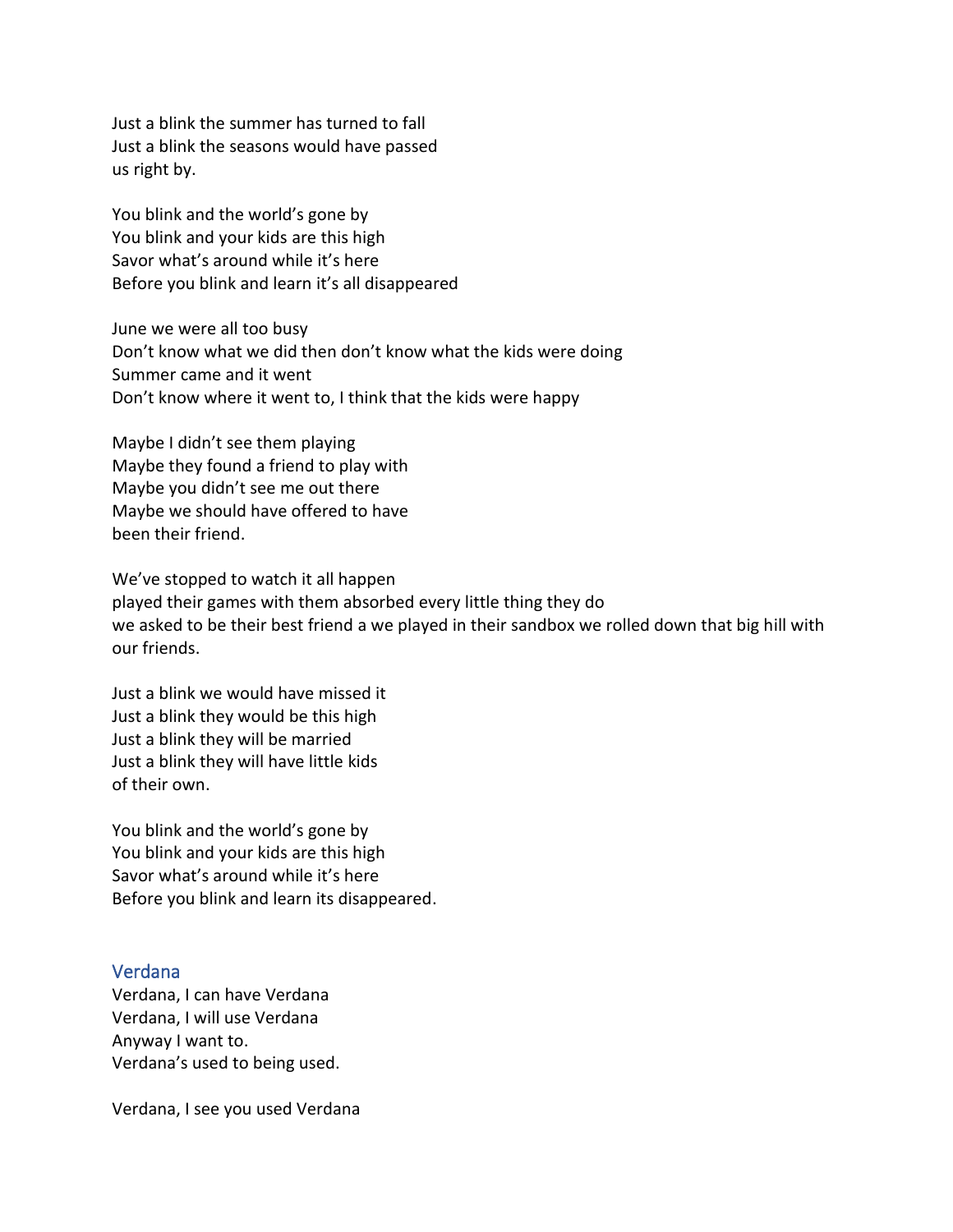Verdana, you too like Verdana We could pass Verdana around Like Verdana often is in town. Verdana, I can have Verdana Verdana, I will use Verdana

Although Arial looks smart with my diploma And I can't help myself with Tahoma.

Verdana, I always come back to Verdana Verdana, I've gotten used to Verdana I can Change Verdana's style without regret I'll take Verdana in any size I can get! I love Verdana My favorite font!

### Umbrella Rain

Here comes one more silly love song gliding down radio waves Asking us to just try and slow down, savor a moment along the way It might be new love in Spring, it might be old love in a dream.

There go two more young lovers, undercover in a game Trying not to hurt each other and help each other along the way. Trying to stand the test of time, everything is going to be fine.

Umbrella Rain (oh the rain) Umbrella Rain (oh the rain) It falls all around you, but you won't complain When you, you're sharing Umbrella Rain

Ahhhhhhhh! Ahhhhhhh!

Catchy lyrics that remind you of another place another time And a backbeat that punches on through, and an old bass that's keeping time I love singing in the rain, won't you help me with the refrain? (The glorious rain)

Umbrella Rain (oh the rain) Umbrella Rain (oh the rain) It falls all around you, but you won't complain When you, you're sharing… Umbrella Rain (oh the rain) Umbrella Rain (oh the rain) It paints simple circles as it runs down the drain And you, you're hoping it never… …Ends (oh the rain) Umbrella Rain (oh the rain)

I love singing in the rain!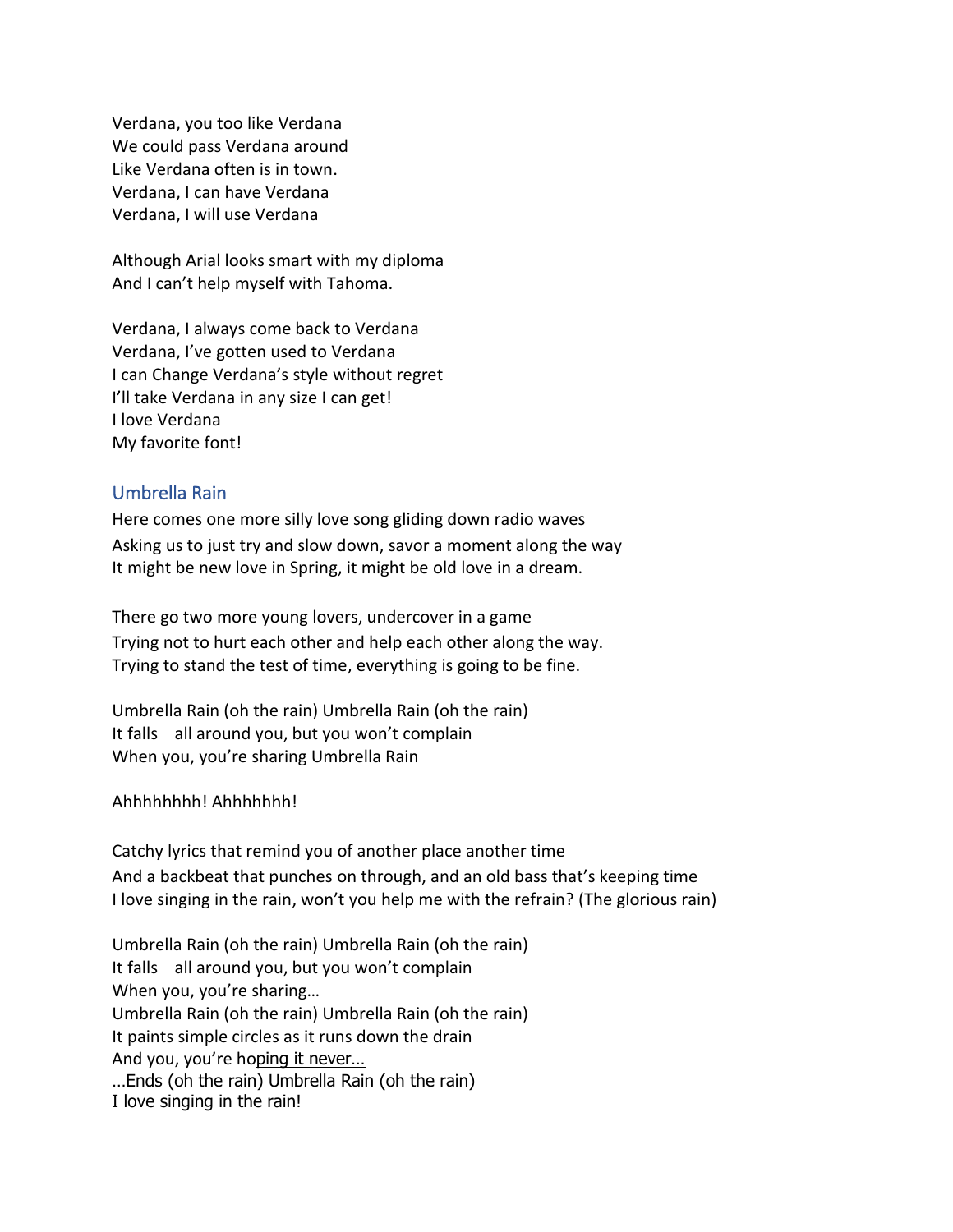#### The Voice

One voice, one tiny voice, seems that it always goes unheard One child, one simple word, how much trouble could it be? We walk, we run, we strive to climb the highest hill We think, we say, we talk and words become our deeds

Still there, still small, still somehow no one hears the voice One child, one simple word, in time it's sure to disappear We dream, we hope, we craft a world with our demands We talk, we run, we make whatever we desire

Once more, one voice, amidst a multitude of noise Not harsh, not strong, not even trying to be heard We run, we cry, we scream until our voices bleed Can we? Will we? Dare we stop to hear the voice?

#### Make the Bad Man Go Away

A screaming Child at night wants you to make it right. Make the Bad Man Go Away He's filled with utter dread. 'cause it's under his bed Make the Bad Man Go Away It doesn't matter what he's told. The house is dark & cold. Make the Bad Man Go Away It's hard to make it right. When you sense the same fright. Make the Bad Man Go Away

Bad Men are scary monsters you cannot ignore Don't answer the telephone or open that bedroom door

A bully from the 4th grade has sprayed your hair with RAID. Make the Bad Man Go Away It's Bif and his pal Reggie. They supersized your weggie. Make the Bad Man Go Away They see you at the ballpark. And catch you in the dark. Make the Bad Man Go Away You seek a compromise. They make you eat dead flies. Make the Bad Man Go Away

Bad Men Creep and Lurk and spring out in surprise. If you should see one of these jerks, run for your life.

Tax collectors are calling. The phone machine is stalling. Make the Bad Man Go Away Your debts are deep and tall. You can't pay Peter or Paul. Make the Bad Man Go Away You gamble your car keys. The mob says "Thank you, please" Make the Bad Man Go Away They take you for a cruise. Your measured for concrete shoes. Make the Bad Man Go Away

Bad Men can turn up in life no matter your age. As tall thugs in business suits or lawyers on a page.

[MIKE] Hey Jim? [JIM] Yeah, Mike? [MIKE] You want to try one?

[JIM] Sure! We ride in large car pools. Reduce road raging fools. Make the Bad Man Go Away In spite our efforts done, here comes another one. Make the Bad Man Go Away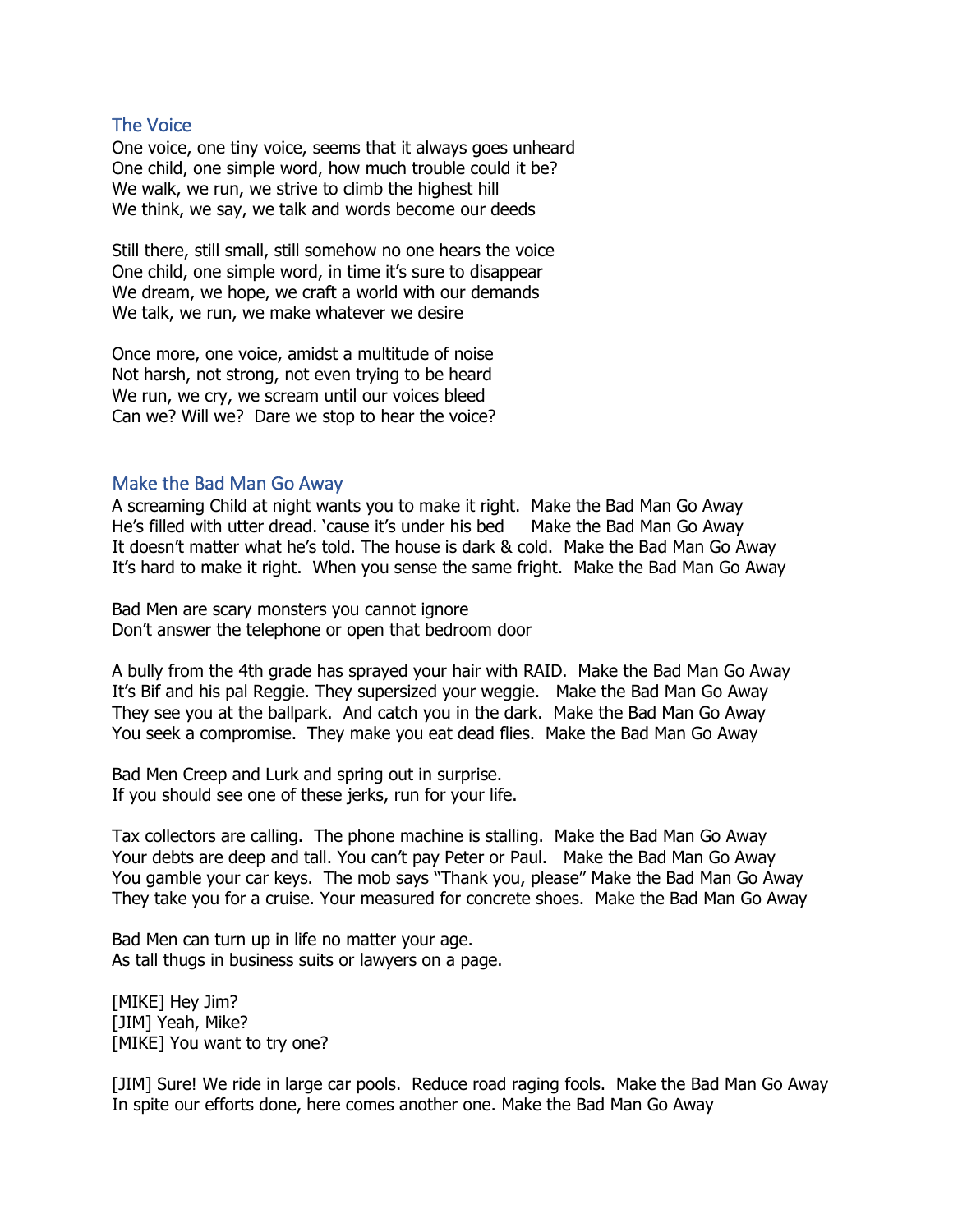[JIM] How's that? [MIKE]Thanks Jim, how about you Mark?

[MARK] ok [MIKE] You Sure? [MARK] Yep. Mike writes these stupid songs. We all must sing along. Make the Bad Song Go Away. He thinks that every time the words just gotta rhyme. Make the Bad Song Go Away. [MIKE] Nice! [MARK] What? It rhymes!

[MIKE] Never mind. How about you Gary? [MIKE] Gary? Gary! [GARY] Huh? [MIKE]What are the drums making you deaf? [Gary] Sorry. [MIKE]Your next. [GARY]ok. Invest in microbreweries instead of your wife's jewelry. Make the Bad Song Go Away. These words won't help me out. Next time I'll write 'em myself. Make the Bad Song Go Away.

Bad songs on your stereo with scary overtones. We're going to end this one, 'cause we can hear your groans.

This song is fading fast. You know that it won't last. Make the Bad Man Go Away Before this gets much deeper. Don't forget the Grim Reaper [Banter]

#### On the Rocks with a Twist

On the Rocks with a Twist, On the Rocks with a Twist I ought to get off this bar stool See what I've been missing. On the Rocks with a Twist, On the Rocks with a Twist This cat sitting next to me, I think he thinks that He's the President. Life ain't no good if you're misunderstood. So give me one more… on the Rocks with a Twist.

On the Rocks with a Twist, On the Rocks with a Twist Mister Bartender don't surrender my tender Without another splash. On the Rocks with a Twist, On the Rocks with a Twist If I fall down, I'll apologize to the crown, the pope and the queen of this here mess. Life ain't no good if you're misunderstood. So, give me one more… on the Rocks with a Twist.

Well, that's when the shit hit the fan That's when everything went dark